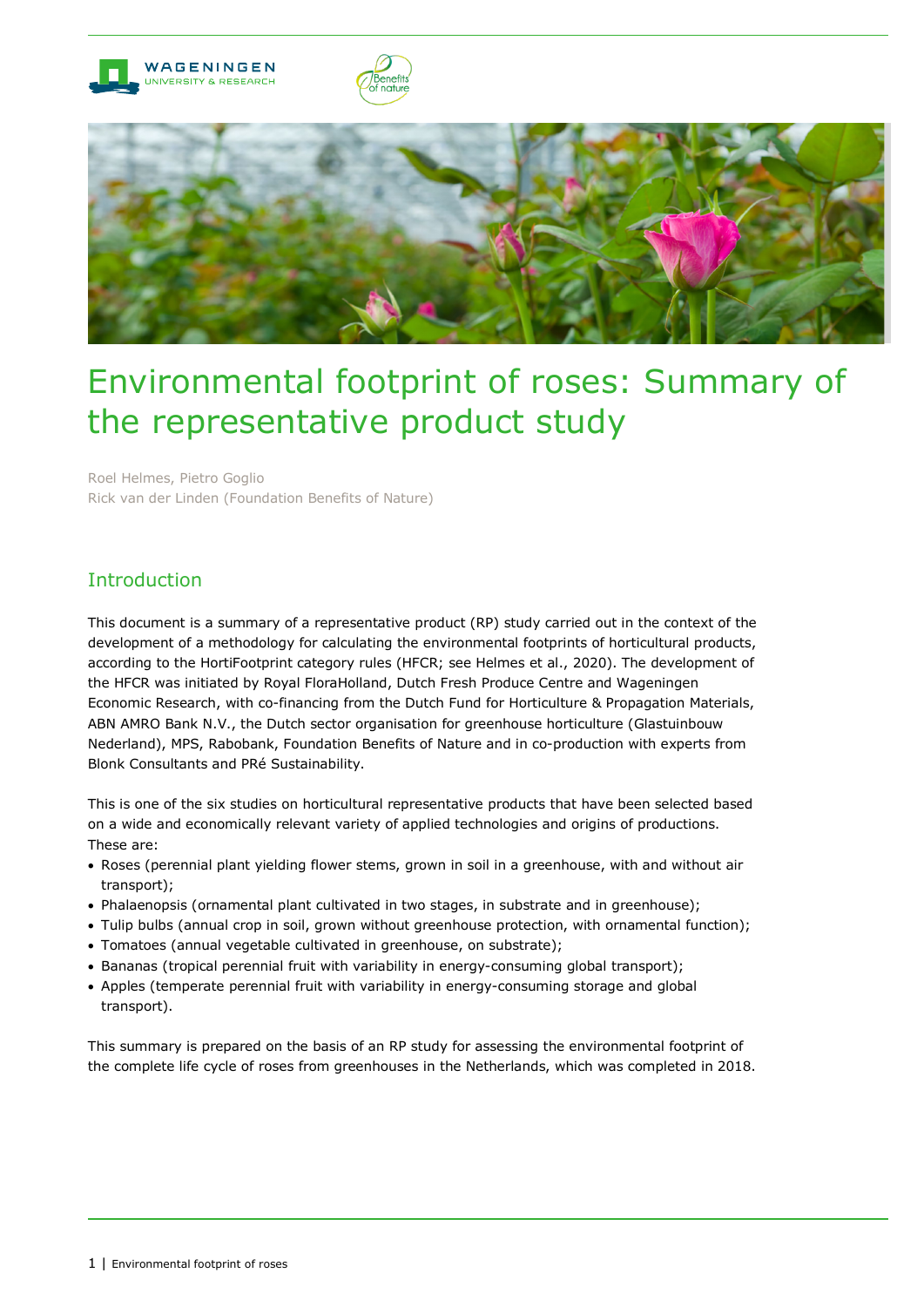# Goal & scope

The representative product under study is roses from greenhouses in the Netherlands. The objectives of this study are:

- To identify the most relevant impact categories, life cycle stages and processes;
- To determine the data (quality) requirements;
- To support the development of the HFCR; an earlier draft of the HFCR was tested to check the draft HFCR for completeness and clarity, and to check the feasibility of completing a study in accordance with the draft HFCR

This fact sheet summarises the representative product (RP) study for roses, produced in a Dutch greenhouse with combined heat and power (CHP) system, transported across the main countries of export. The functional unit (FU) is one stem of 70 cm-long roses at commercial grade.

The system includes a greenhouse structure (built from glass, steel, aluminium, concrete, etc.) with a combined heat and power unit with a flue gas treatment to provide heat, electricity and purified carbon dioxide. The number of roses per unit area was derived from primary data.

The rose bushes are grown by planting propagation material in soil and the crop is then managed with fertilisers, water and pesticides. Surplus electricity produced in the CHP is supplied to the grid. After harvest the roses are refrigerated for one day and distributed to retail shops. The use of roses was also accounted together with their disposal.

# Data collection and modelling

The following key methodological choices and assumptions were made:

- The cultivation, combined heat and power, and carbon dioxide purification processes were divided into different unit processes.
- For the co-production of heat and electricity, energy allocation was applied.
- The heat production efficiency was assumed at 48% and the electricity production efficiency 40% (Van der Velden and Smit, 2017).
- The emissions from burning natural gas in the CHP system were derived from IPCC (Gomez et al., 2007) for CO<sub>2</sub> and N<sub>2</sub>O, from Plomp & Kroon (2013) for CH<sub>4</sub>, and from the European Environmental Agency (EEA, 2016) for NO<sub>x</sub>, CO, non-methane volatile organic compounds, SO<sub>2</sub> and particulate matter.
- Industrial CO<sub>2</sub> production was modelled according to Xuezhong and Hägg (2014), Veneman et al., (2013), Frischknecht (1999) and OCAP (2018).
- The technical lifetime of the capital goods for cultivation (greenhouse structure) is assumed to be 15 years.
- The rose bush will last 10 years; after that the soil is tilled with a petrol rotavator with a power of 3.96 kW. The residues are composted.
- The roses are packed in bunches of 10 roses covered in polypropylene film, while 9 bunches are on each layer of aluminium cart, composed of three separate layers, which is used to store the roses.
- The transport of the roses is accounted on the basis of the export market for flowers in the Netherlands, as it was assumed that roses will be grown in Dutch conditions. Distances were estimated on average for each export country using Google maps (Google, 2019).
- The retail phase was based on statistical data for energy consumptions. However, water consumption and plastic wrapping was accounted for with the assumptions that the flowers are sold in the same bucket used in the transport but filled with new water, and the plastic wrap is changed for delivery to the customer.
- In the use of a glass vase of 10 cm diameter and a height of 15 cm is used. The vase is filled to a height of 7.5 cm with water.
- Some waste is sent to a nearby waste treatment facility while biowaste is sent to composting.
- Field N2O, nitrate and ammonia emissions were accounted for according the IPCC Tier 2 methodology (Vonk et al., 2018).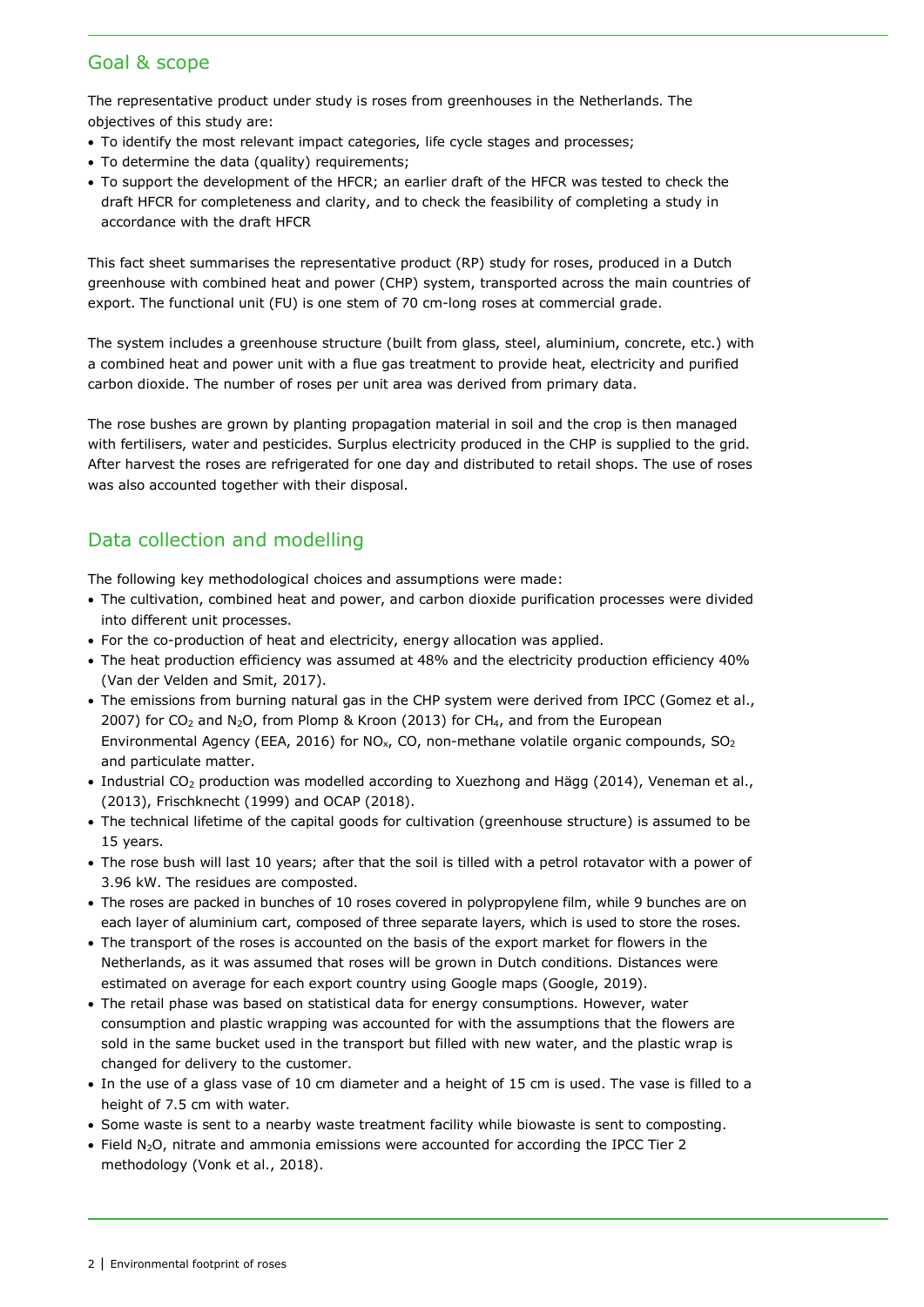• No accounting is carried out for soil C in agreement with the PEFCR guidance, despite research highlighting its importance (Brandão et al., 2013; Garrigues et al., 2012; Goglio et al., 2015, 2017). Foreground data was collected as averaged primary data from rose-growing operations in the Netherlands as compiled by Benefits of Nature, and augmented with data from literature (see the assumptions above and ASABE, 2011). For storage, retail and the use stages, datasets were created using default data for these, processed using the PEFCR guidance documentation (EC, 2018). The end of life was modelled using details from Annex C from the same document.

For the background data, ecoinvent version 3.4 cut-off was used (Wernet et al., 2016) as well as Agri-footprint 4.0 (economic, see Agri-footprint 2018 a,b). The EF Life Cycle Inventory (LCI) database could not be used, because the original study was not part of an official PEF pilot by the European Commission, as it was conducted before the current transition phase. The conclusions in this study and the aims this study can be used for have been drafted in such a way to ensure validity (see disclaimer).The modelling was done in SimaPro version 8.5.2, following the PEF rules at that time (EC, 2018). The impact assessment was done using the EF impact assessment model version 2.0.

# Most relevant impact categories, life cycle stages and processes

The **most relevant impact categories**, which contribute cumulatively to at least 80% of the normalised and weighted life cycle results of this study, are:

- Climate change;
- Resource use, energy carriers;
- Terrestrial and freshwater acidification.

The **most relevant life cycle stages** of the studied rose plant are cultivation (which includes capital goods, energy production, carbon dioxide and other activities) and transport.

| 100%                          |                |                                  |                                                |                           |
|-------------------------------|----------------|----------------------------------|------------------------------------------------|---------------------------|
| 80%                           |                |                                  |                                                |                           |
| 60%                           |                |                                  |                                                |                           |
| 40%                           |                |                                  |                                                |                           |
| 20%                           |                |                                  |                                                |                           |
| $0\%$                         |                |                                  |                                                |                           |
|                               | Climate change | Resource use,<br>energy carriers | Acidification<br>terrestrial and<br>freshwater | Ecotoxicity<br>freshwater |
| End-of-life                   | $1\%$          | $0\%$                            | $1\%$                                          | $0\%$                     |
| $\blacksquare$ Use            | $1\%$          | $0\%$                            | 2%                                             | 6%                        |
| <b>Retail</b>                 | $1\%$          | $1\%$                            | $1\%$                                          | $0\%$                     |
| □Storage                      | 2.0%           | 2%                               | 2%                                             | $1\%$                     |
| l ■ Distribution              | 6%             | 5%                               | 13%                                            | 9%                        |
| ■Packaging                    | 0.8%           | $1\%$                            | 2%                                             | $1\%$                     |
| Cultivation - Other processes | 11%            | 4%                               | 26%                                            | 76%                       |
| Cultivation - Heating         | 50%            | 57%                              | 32%                                            | 2%                        |
| Cultivation - Electricity     | 26%            | 30%                              | 17%                                            | $1\%$                     |
| Cultivation - Capital Goods   | $1\%$<br>$1\%$ |                                  | 4%                                             | 3%                        |
|                               |                |                                  |                                                |                           |

#### Contribution of the life cycle stages to the most relevant impact categories

*Figure 1 Contribution of the life cycle stages of rose cultivation to the relevant impact categories*

Freshwater ecotoxicity was not included in the weighted results, but considered as relevant for inclusion in this RP study due to the perceived importance of the environmental impact of pesticides.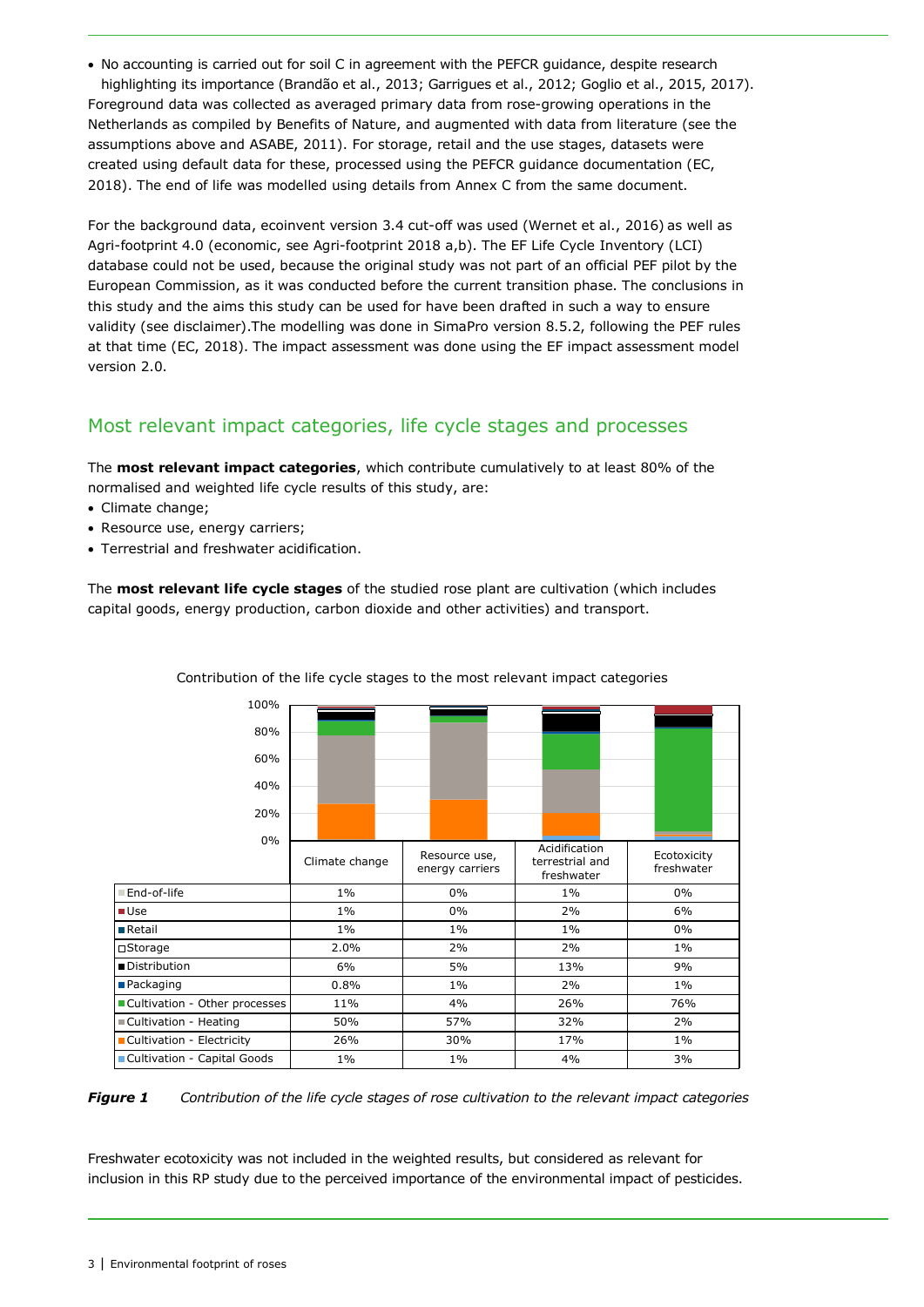[Table](#page-3-0) 1 shows the contribution of the rose life cycle stages to the relevant impact categories with additional detail for the cultivation stage.

|                              | <b>Climate</b><br>change | <b>Resource</b><br>energy | <b>Acidification</b> | <b>Ecotoxicity Life cycle</b> | stage          |
|------------------------------|--------------------------|---------------------------|----------------------|-------------------------------|----------------|
| Heat from CHP                | 42%                      |                           | 19%                  |                               | - Cultivation  |
| Electricity from CHP         | 22%                      |                           | 10%                  |                               | - Cultivation  |
| Natural gas production       | 12%                      | 86%                       | 19%                  |                               | - Cultivation  |
| Emissions during cultivation | 4%                       |                           | 9%                   |                               | - Cultivation  |
| Biowaste treatment           | ۰                        |                           | 8%                   |                               | - Cultivation  |
| Road transport               | ۰                        |                           | 7%                   | 8%                            | Distribution   |
| Air transport                |                          |                           | 6%                   |                               | - Distribution |
| Glass greenhouse             | ۰                        |                           | 3%                   |                               | - Cultivation  |
| Roses pesticide use          | ۰                        | -                         |                      | 69%                           | Cultivation    |
| Municipal waste treatment    | -                        |                           |                      |                               | 6% Cultivation |
| Remaining processes          | 20%                      | 14%                       | 19%                  | 16% n/a                       |                |

<span id="page-3-0"></span>*Table 1 The most relevant processes contributing in total at least 80% to the impact of one or more relevant impact categories*

#### **Overall appreciation of the uncertainties of the results**

The following factors have the most influence on uncertainty:

- The electricity and heat production efficiencies in the CHP system, the lifetime of the geothermal heat production capital goods and the input data for producing purified carbon dioxide have a major effect on the climate change and resource use, and energy carriers impact categories.
- The elementary flow data of the background database and the assumptions on acidifying (and particulates forming) emissions during cultivation and the related elementary flow data of the background databases have a major effect on the acidification terrestrial and freshwater impact category.
- The metal emissions data of the background database, and the assumptions how much of the applied pesticides are emitted to the different environmental compartments have a major effect on the ecotoxicity freshwater impact category.

The sensitive foreground data were estimated based on several sources, which may not always be representative for common practice. Therefore, they need to be critically revised if they will be used as defaults in case no accurate activity data are available. For the purpose of the current study, all assumptions and data estimations are considered adequate.

## Data quality requirements

This study also aimed at identifying the data collection and data quality requirements to ensure robust and high-quality results for similar horticultural products. The requirements determined on the basis of this study are displayed in Table 2.

| Life cycle stage              | <b>Current DOR</b>                                                                | Data quality requirement (DQR score)       |  |  |
|-------------------------------|-----------------------------------------------------------------------------------|--------------------------------------------|--|--|
| Cultivation                   | Amounts of inputs and elementary flows $\leq$ 1.6: Very good to excellent quality |                                            |  |  |
| Post-harvest handling         | No post-harvest handling                                                          | Not applicable                             |  |  |
| Packaging                     | Generic data allowed                                                              | $\leq$ 3.0: Good quality                   |  |  |
| Distribution                  | Distance and transport mode                                                       | $\leq$ 1.6: Very good to excellent quality |  |  |
| Storage                       | Generic data allowed                                                              | <3.0: Good quality                         |  |  |
| Retail                        | Generic data allowed                                                              | <3.0: Good quality                         |  |  |
| Use                           | Generic data allowed                                                              | <3.0: Good quality                         |  |  |
| End of life                   | Percentages and types of waste                                                    | $<$ 3.0: Good quality                      |  |  |
|                               | treatment, generic data allowed                                                   |                                            |  |  |
| Inputs of the processes above | Generic data allowed                                                              | <3.0: Good quality                         |  |  |
| and waste treatment processes |                                                                                   |                                            |  |  |

*Table 2 Data quality requirements (DQR) for the different life cycle stages for roses*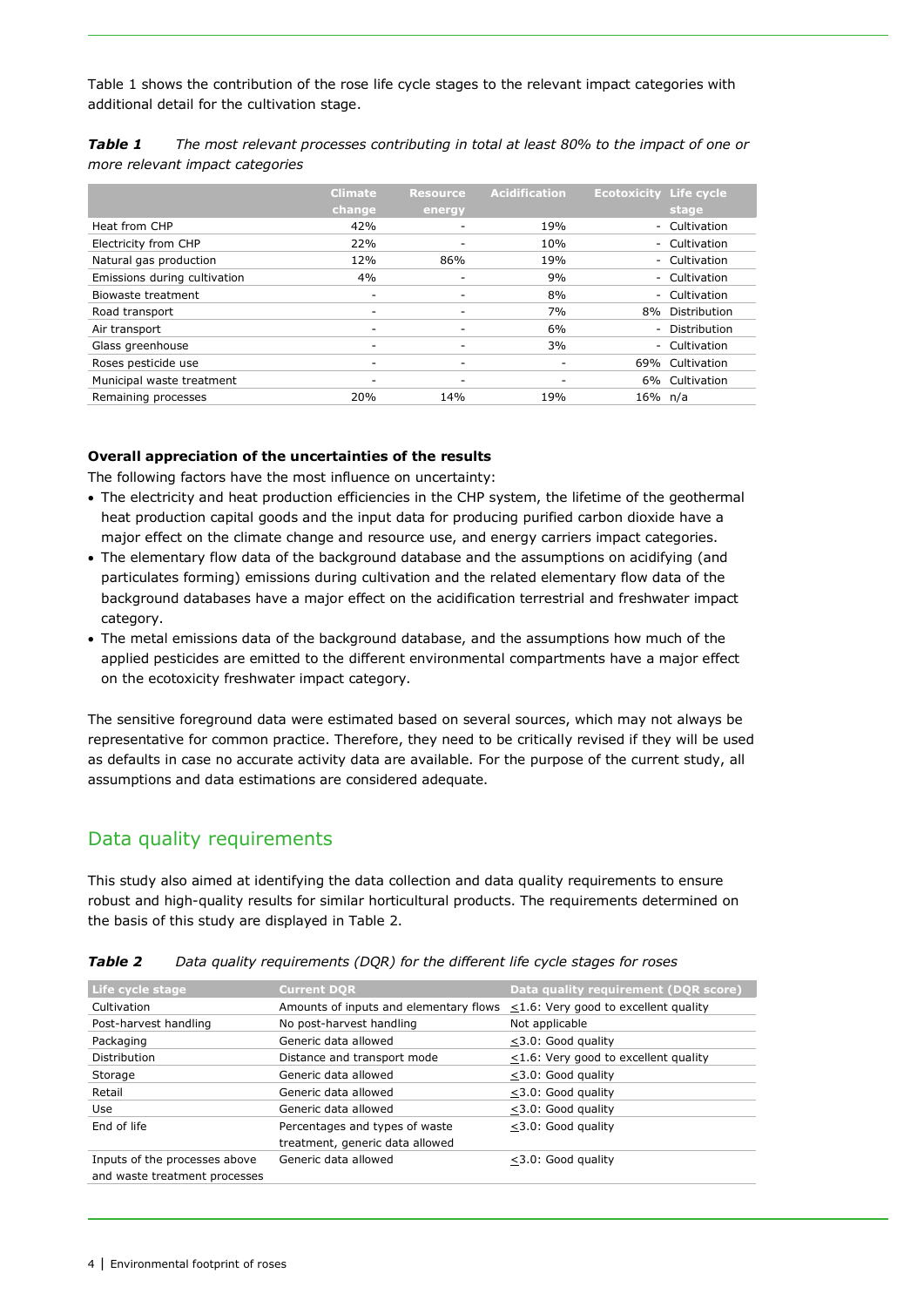## Disclaimer

The RP study is NOT intended to make statements about the product group impacts as such, nor is it intended to be used in the context of comparison or for comparative assertions to be disclosed to the public. The results can be used to see where potential hotspots are by looking at the most relevant impact categories, life cycle stages, processes and elementary flows.

In practice, there is a large variety in greenhouse production of roses in respect to how energy is produced, and what sources of energy and purified carbon dioxide, and in what quantities, they are used. In many cases, a mix of different sources are used and the quantities will vary year by year due to weather conditions and economic developments. So, the absolute results of the current cases cannot be regarded as representative of the large variety in practice, but it is expected that the general conclusions on the hotspots and the resulting data quality requirements will apply to heated and protected production in European temperate climate zones.

## Acknowledgement

This study was carried out in the framework of the public-private partnership project HortiFootprint 'Methodology for environmental footprint TU17005' for Topsector Agri & Food, as part of the programme 'Consumer, Market and Society'. The authors would like to thank the Product Commission Group for Roses and Piet Briët from Royal FloraHolland for insightful discussion of the results in January 2019.

## References

- Agri-footprint 4 (2018a) Agri-footprint 4.0. Part 1: Methodology and basic principles. [https://www.agri-footprint.com/wp-content/uploads/2018/03/Agri-Footprint-4.0-Part-1-](https://www.agri-footprint.com/wp-content/uploads/2018/03/Agri-Footprint-4.0-Part-1-Methodology-and-basic-principles-2018.pdf) [Methodology-and-basic-principles-2018.pdf](https://www.agri-footprint.com/wp-content/uploads/2018/03/Agri-Footprint-4.0-Part-1-Methodology-and-basic-principles-2018.pdf)
- Agri-footprint 4 (2018b) Agri-footprint 4.0. Part 2: Description of data. [https://www.agri](https://www.agri-footprint.com/wp-content/uploads/2018/03/Agri-Footprint-4.0-Part-2-Description-of-data-2018.pdf)[footprint.com/wp-content/uploads/2018/03/Agri-Footprint-4.0-Part-2-Description-of-data-](https://www.agri-footprint.com/wp-content/uploads/2018/03/Agri-Footprint-4.0-Part-2-Description-of-data-2018.pdf)[2018.pdf](https://www.agri-footprint.com/wp-content/uploads/2018/03/Agri-Footprint-4.0-Part-2-Description-of-data-2018.pdf)
- ASABE (2011) ASAE D497.7 MAR 2011 Agricultural machinery management data. American Society of Agricultural and Biological Engineers, St. Joseph, Michigan
- Blonk H, Kool A, Luske B, Ponsioen T, Scholten J (2009) Berekening van broeikasgasemissies vanwege de productie van tuinbouwproducten. Verkenning en oplossingen van methodiekvragen ten behoeve van de ontwikkeling van het Nederlandse carbon footprint protocol voor tuinbouwproducten. [https://www.blonkconsultants.nl/wp](https://www.blonkconsultants.nl/wp-content/uploads/2016/06/Rapportage-Broeikasgasemissie-Tuinbouw-eindrapportnamen-RB-adjusted-table-8.3.pdf)[content/uploads/2016/06/Rapportage-Broeikasgasemissie-Tuinbouw-eindrapportnamen-RB](https://www.blonkconsultants.nl/wp-content/uploads/2016/06/Rapportage-Broeikasgasemissie-Tuinbouw-eindrapportnamen-RB-adjusted-table-8.3.pdf)[adjusted-table-8.3.pdf](https://www.blonkconsultants.nl/wp-content/uploads/2016/06/Rapportage-Broeikasgasemissie-Tuinbouw-eindrapportnamen-RB-adjusted-table-8.3.pdf)
- Brandão M, Levasseur A, Kirschbaum MUF, Weidema BP, Cowie AL, Jørgensen SV, Hauschild MZ, Pennington DW, Chomkhamsri K (2013) Key issues and options in accounting for carbon sequestration and temporary storage in life cycle assessment and carbon footprinting. Int J Life Cycle Assess 18:230–240. doi: 10.1007/s11367-012-0451-6
- BSI (2012) PAS2050-1: 2012. Assessment of life cycle greenhouse gas emissions from horticultural products. Supplementary requirements for the cradle to gate stages of GHG assessments of horticultural products undertaken in accordance with PAS 2050. The British Standards Institution Standards Limited 2012. ISBN 978 0 580 75725 9
- EC (2018) Product Environmental Footprint Category Rules Guidance version 6.3, May 2018, European Commission,

[http://ec.europa.eu/environment/eussd/smgp/pdf/PEFCR\\_guidance\\_v6.3.pdf](http://ec.europa.eu/environment/eussd/smgp/pdf/PEFCR_guidance_v6.3.pdf)

EPAL (2018)<https://www.epal-pallets.org/eu-en/load-carriers/epal-euro-pallet/>

European Environment Agency (2016) EMEP/EEA air pollutant emission inventory guidebook 2016. Technical guidance to prepare national emission inventories.

<https://www.eea.europa.eu/publications/emep-eea-guidebook-2016/download>